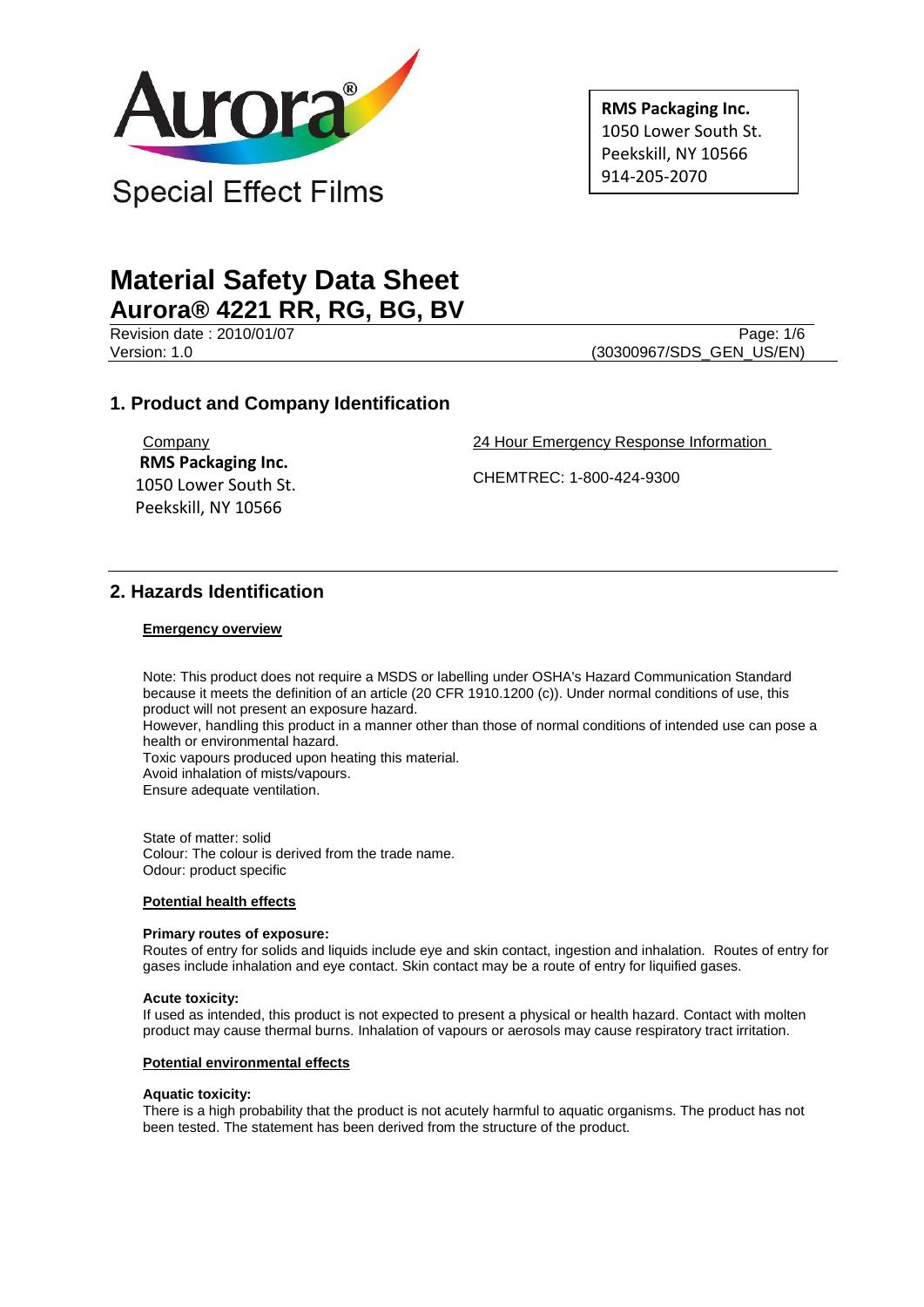# **Material Safety Data Sheet Aurora® 4221 RR, RG, BG, BV**

Revision date : 2010/01/07 Page: 2/6<br>Version: 1.0 (30300967/SDS GEN US/EN)

## **3. Composition / Information on Ingredients**

This product is not regarded as hazardous under current OSHA Hazard Communication standard; CFR 29 Part 1910.1200.

### **4. First-Aid Measures**

#### **If inhaled:**

No hazards anticipated. If generated vapours are inhaled, move to fresh air. If decomposition products are inhaled, remove the affected person to a source of fresh air. Assist in breathing if necessary. Seek medical attention.

#### **If on skin:**

Wash thoroughly with soap and water. Areas affected by molten material should be quickly placed under cold running water. Solidified product should not be pulled from the skin. Seek medical assistance for removal of adhering material.

#### **If in eyes:**

Wash affected eyes for at least 15 minutes under running water with eyelids held open. Seek medical attention.

#### **If swallowed:**

Ingestion is not likely in the available physical form. If ingested, seek medical attention.

## **5. Fire-Fighting Measures**

Flash point: not applicable not applicable Autoignition:  $> 200 °C$  (DIN 51794)<br>Flammability: does not ignite

does not ignite

# **Suitable extinguishing media:**

water spray, dry extinguishing media, foam

#### **Additional information:**

Water stops chemical decomposition of substance/product.

#### **Protective equipment for fire-fighting:**

Firefighters should be equipped with self-contained breathing apparatus and turn-out gear.

#### **Further information:**

The degree of risk is governed by the burning substance and the fire conditions. Contaminated extinguishing water must be disposed of in accordance with official regulations.

In case of fire and/or explosion do not breathe fumes.

### **6. Accidental release measures**

#### **Personal precautions:**

Use personal protective clothing.

#### **Environmental precautions:**

Contain contaminated water/firefighting water. Do not discharge into drains/surface waters/groundwater. **Cleanup:**

Sweep/shovel up. Place into suitable container for disposal.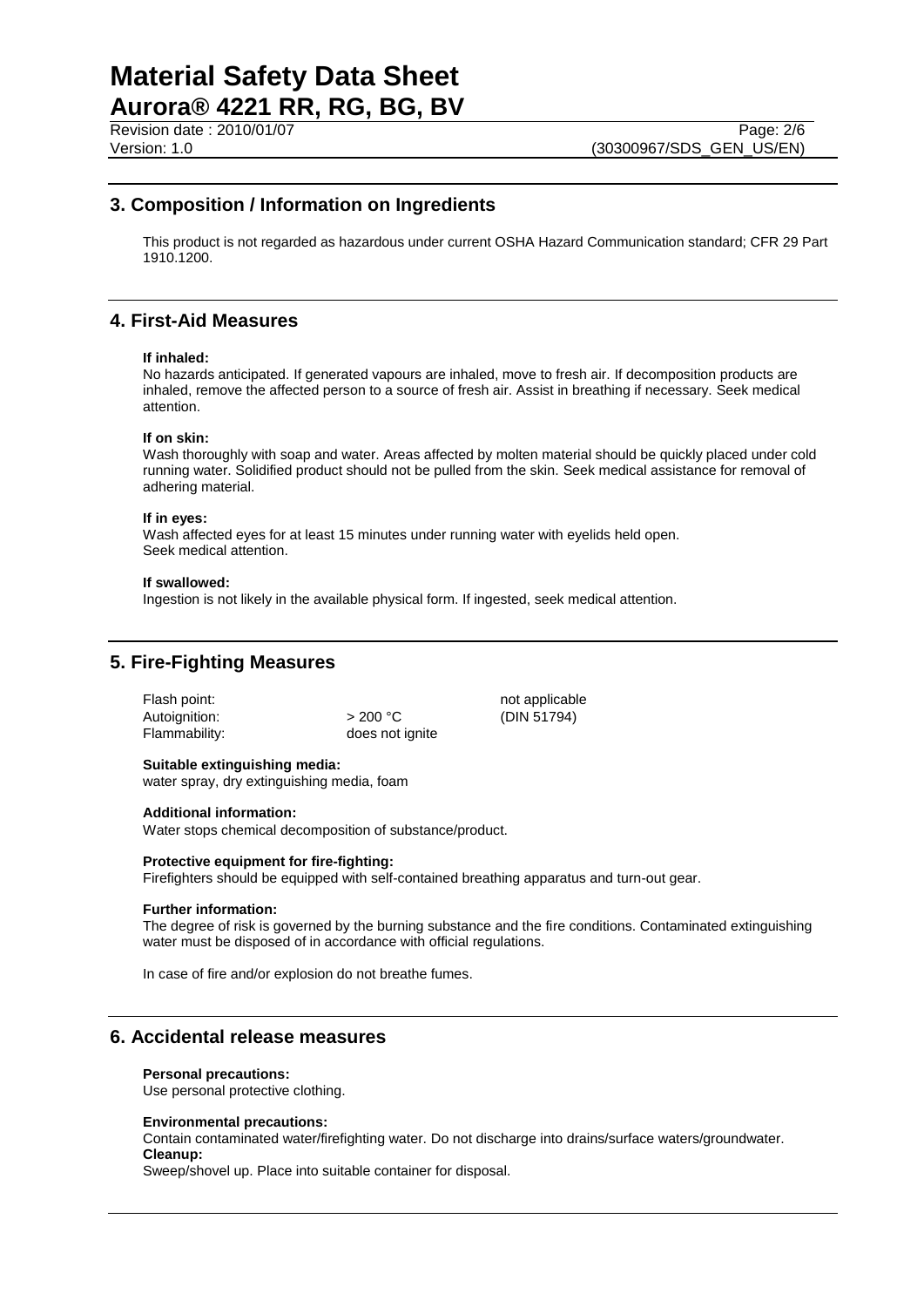# **Material Safety Data Sheet Aurora® 4221 RR, RG, BG, BV**

## **7. Handling and Storage**

#### **Handling**

**General advice:** Ensure adequate ventilation.

**Protection against fire and explosion:** No special precautions necessary.

#### **Storage**

**General advice:**

Keep in a cool place.

## **8. Exposure Controls and Personal Protection**

#### **Personal protective equipment**

#### **Respiratory protection:**

Observe OSHA regulations for respirator use (29 CFR 1910.134). Wear appropriate certified respirator when exposure limits may be exceeded.

#### **Hand protection:**

Wear gloves to prevent contact during mechanical processing and/or hot melt conditions.

#### **Eye protection:**

Eye protection not required.

#### **General safety and hygiene measures:**

Handle in accordance with good industrial hygiene and safety practice. In order to prevent contamination while handling, closed working clothes and working gloves should be used.

## **9. Physical and Chemical Properties**

| Form:                       | film                                       |
|-----------------------------|--------------------------------------------|
| Odour:                      | product specific                           |
| Colour:                     | The colour is derived from the trade name. |
| pH value:                   | not soluble                                |
| Melting point:              | $>117$ °C                                  |
| Partitioning coefficient n- | not applicable                             |
| octanol/water (log Pow):    |                                            |
| Solubility in water:        | insoluble                                  |

# **10. Stability and Reactivity**

#### **Conditions to avoid:**

Avoid excessive temperatures. Avoid electro-static discharge.

#### **Hazardous reactions:**

No hazardous reactions when stored and handled according to instructions. The product is chemically stable.

#### **Decomposition products:**

Hazardous decomposition products: No hazardous decomposition products if stored and handled as prescribed/indicated.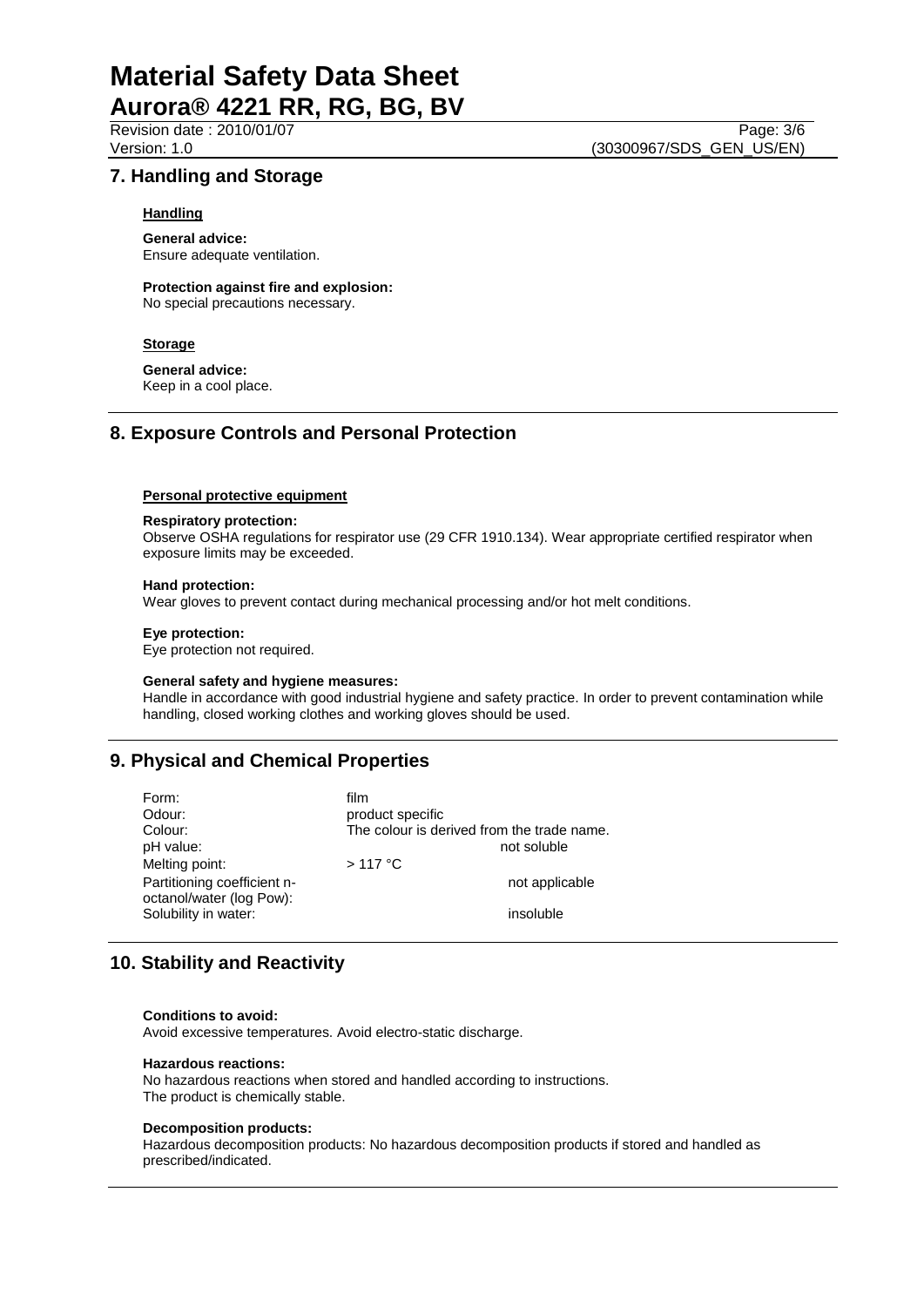Revision date : 2010/01/07 Page: 4/6<br>Version: 1.0 (30300967/SDS GEN US/EN)

## **11. Toxicological information**

**Acute toxicity**

**Oral:** Type of value: LD50 Species: rat Value: > 2,000 mg/kg

#### **Irritation / corrosion**

**Skin:**

Species: rabbit Result: non-irritant

**Eye:** Species: rabbit Result: non-irritant

#### **Other Information:**

The product has not been tested. The statements on toxicology have been derived from the structure of the product.

### **12. Ecological Information**

#### **Degradability / Persistence Biological / Abiological Degradation**

Evaluation: Experience shows this product to be inert and non-degradable.

### **13. Disposal considerations**

#### **Waste disposal of substance:**

This product is not regulated by RCRA. Dispose of in accordance with national, state and local regulations.

#### **Container disposal:**

Dispose of in a licensed facility. Empty containers or liners may retain product residues. Recommend crushing, puncturing or other means to prevent unauthorized use of used containers.

## **14. Transport Information**

**Land transport** USDOT

Not classified as a dangerous good under transport regulations

**Sea transport** IMDG

Not classified as a dangerous good under transport regulations

**Air transport** IATA/ICAO

Not classified as a dangerous good under transport regulations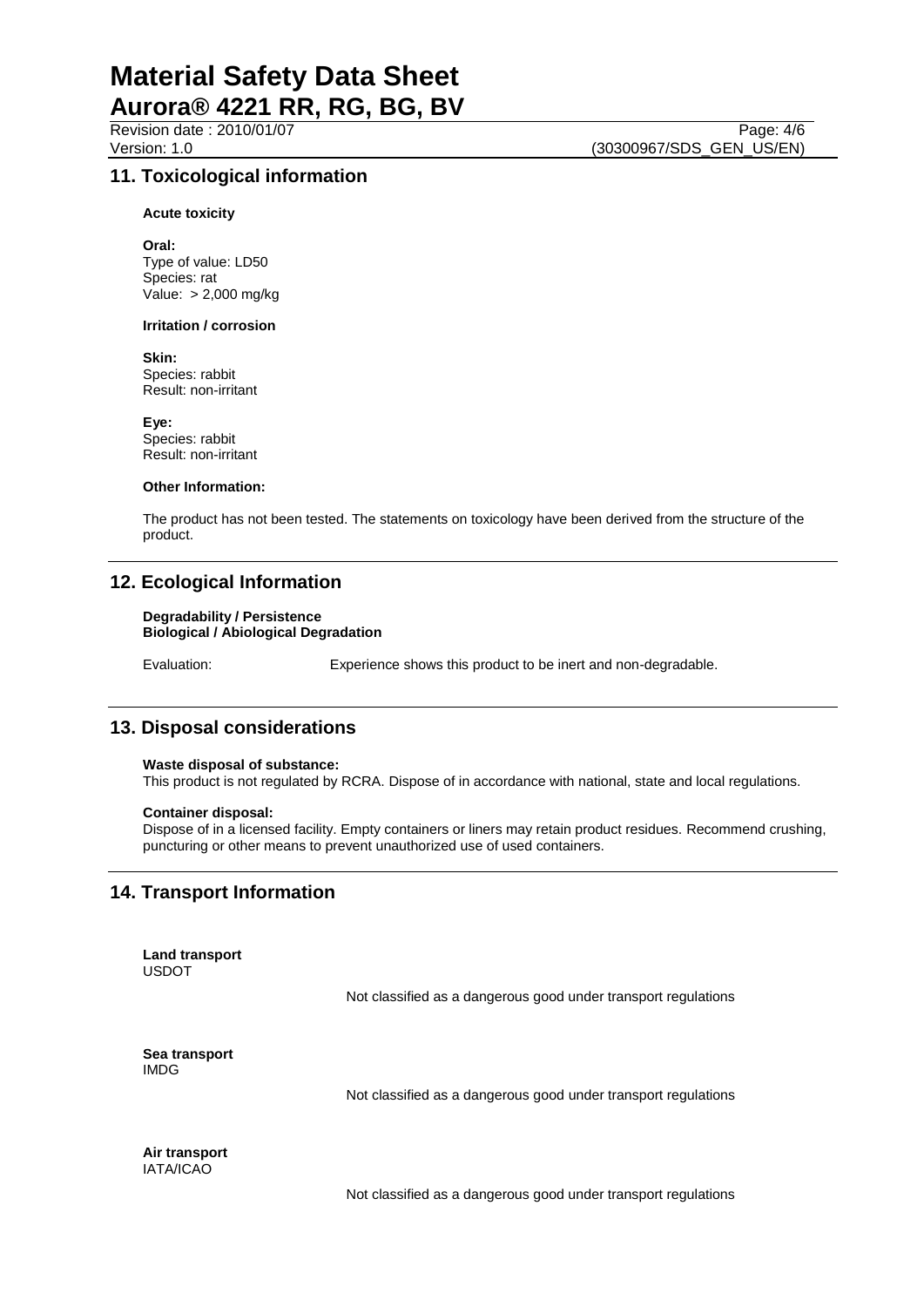# **Material Safety Data Sheet Aurora® 4221 RR, RG, BG, BV**

Revision date : 2010/01/07 Page: 5/6<br>
Version: 1.0 (30300967/SDS GEN US/EN)

# **15. Regulatory Information**

#### **Federal Regulations**

**Registration status:** Chemical TSCA, US released / listed

**OSHA hazard category:** Not hazardous;

**EPCRA 311/312 (Hazard categories):** Not hazardous;

**State regulations**

**CA Prop. 65:** THIS PRODUCT CONTAINS A CHEMICAL(S) KNOWN TO THE STATE OF CALIFORNIA TO CAUSE CANCER.

# **16. Other Information**

**HMIS III rating**

Health: 0 Flammability: 1 Physical hazard: 0

NFPA and HMIS use a numbering scale ranging from 0 to 4 to indicate the degree of hazard. A value of zero means that the substance possesses essentially no hazard; a rating of four indicates extreme danger. Although similar, the two rating systems are intended for different purposes, and use different criteria. The NFPA system was developed to provide an onthe-spot alert to the hazards of a material, and their severity, to emergency responders. The HMIS system was designed to communicate workplace hazard information to employees who handle hazardous chemicals.

RMS Packaging supports worldwide Responsible Care® initiatives. We value the health and safety of our employees, customers, suppliers and neighbors, and the protection of the environment. Our commitment to Responsible Care is integral to conducting our business and operating our facilities in a safe and environmentally responsible fashion, supporting our customers and suppliers in ensuring the safe and environmentally sound handling of our products, and minimizing the impact of our operations on society and the environment during production, storage, transport, use and disposal of our products.